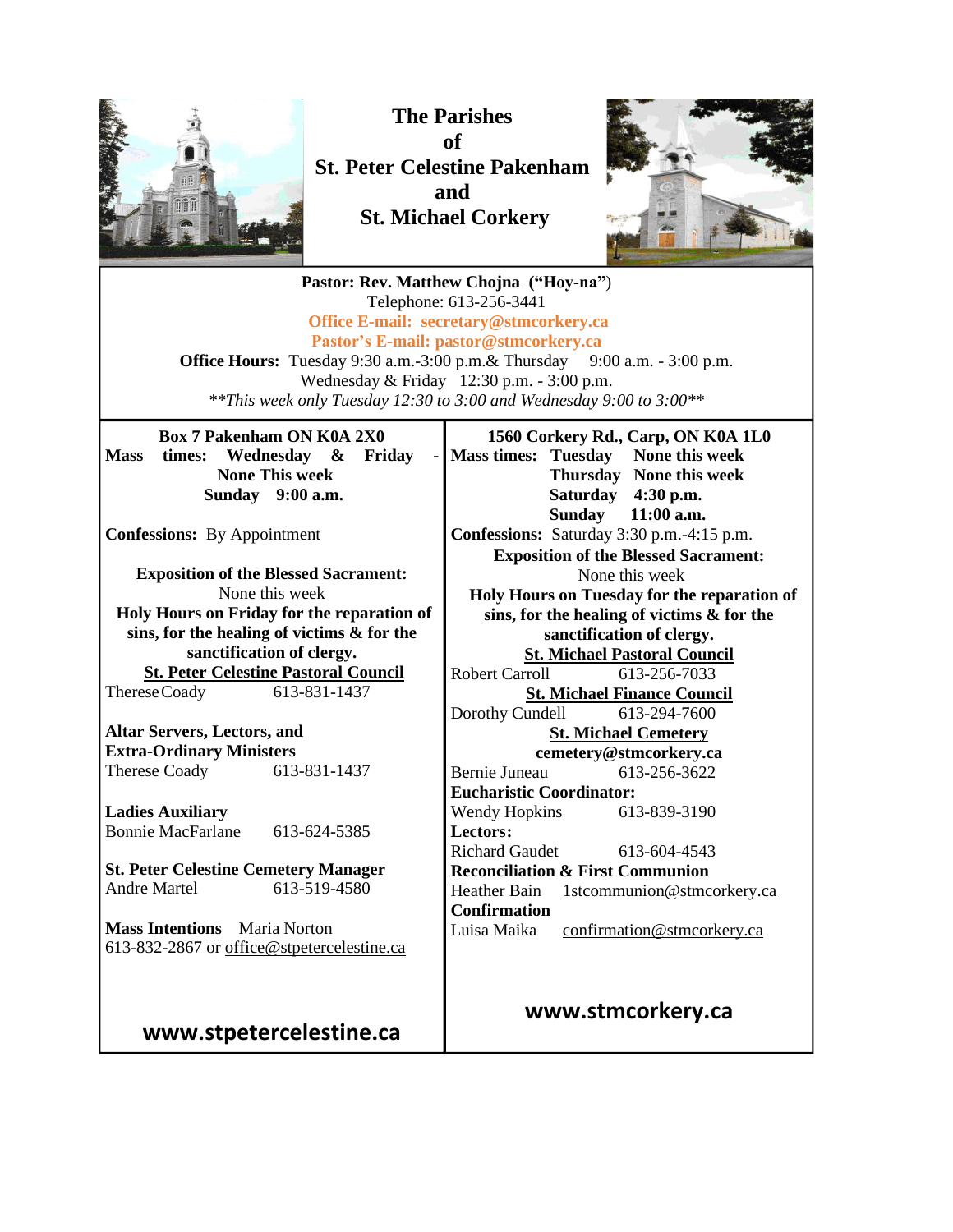| Mass Intentions – St. Michael's Corkery        |                    |                                       |
|------------------------------------------------|--------------------|---------------------------------------|
| Saturday Nov.28                                | 4:30 <sub>pm</sub> | Personal Intention of a Parishioner   |
| Sunday Nov. 29                                 |                    | 11:00am   +Kathleen Guthrie           |
|                                                |                    | By a Parishioner                      |
|                                                |                    | Nora & Max Crozier By Gail Donohue    |
| Tuesday Dec. 1                                 | 7:30 <sub>pm</sub> | No Mass this week                     |
| Thursday Dec. 3                                | 9:30am             | No Mass this Week                     |
| Saturday Dec 5                                 | 4:30 <sub>pm</sub> | Intentions of Robert Hunt             |
|                                                |                    | By Lana & Ed Smit                     |
|                                                |                    | Intentions of Marie, Judette and John |
|                                                |                    | <b>By Marie</b>                       |
| Sunday Dec. 6                                  | 11:00am            | Missa Pro Populo                      |
| Mass Intentions – St. Peter Celestine Pakenham |                    |                                       |
| Sunday Nov. 29                                 | 9:00am             | Missa Pro Populo                      |
| <b>Wednesday Dec. 2</b>                        | $9:00$ am          | No Mass this week                     |
| Friday Dec. 4                                  | $9:00$ am          | No Mass this week                     |
| Sunday Dec. 6                                  | $9:00$ am          | Noreen & Anthony Hickey               |

By Frank & Norma Ryan

By Bernie Coady

Laurie Coady & Anthony Coady